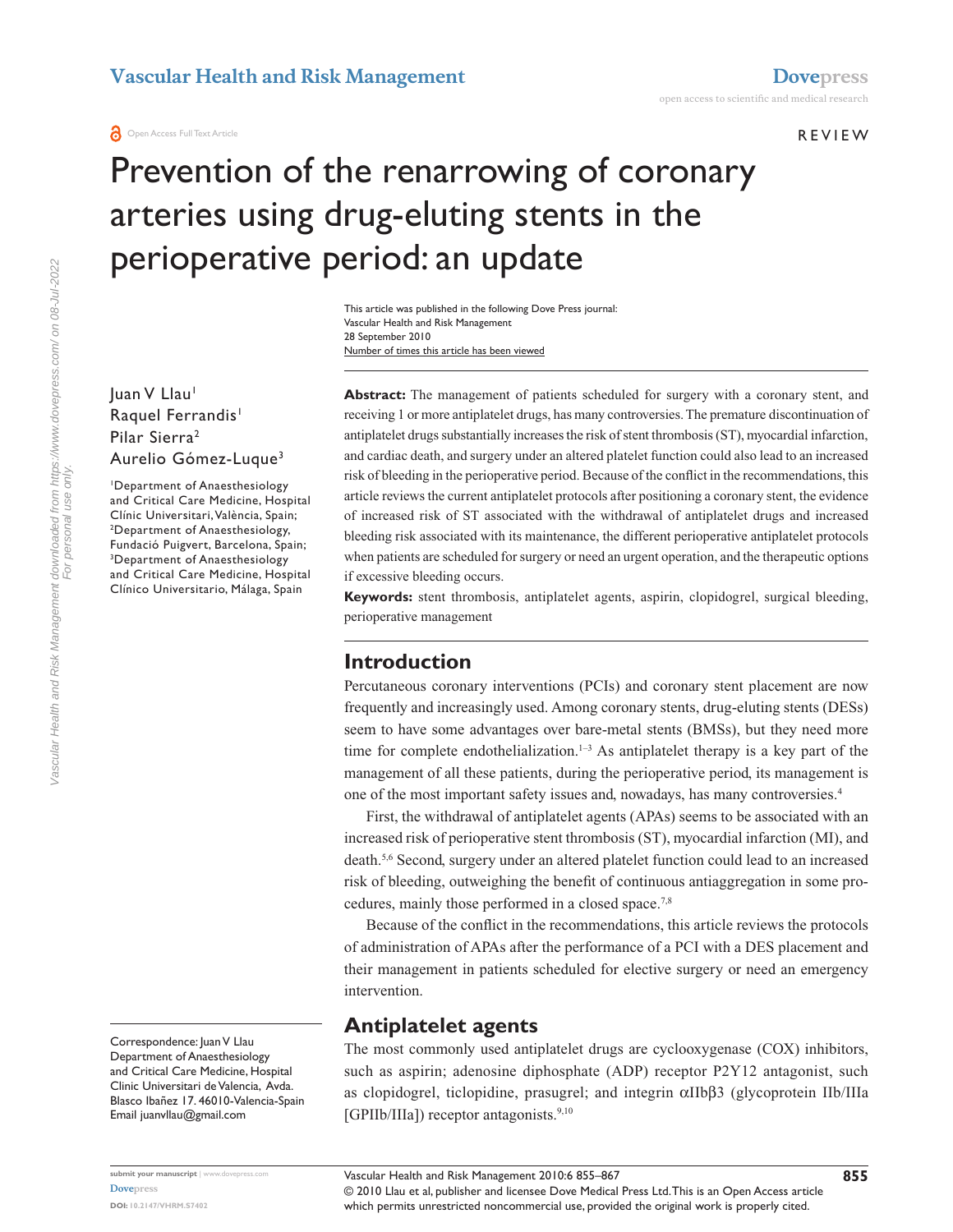Llau et al

The prostanoid  $TXA_2$  is the main inductor of platelet aggregation and vasoconstriction. That is, the vascular prostanoid  $PGI_2$  is the main platelet aggregation inhibitor and induces an intense vasodilatation effect. The antiplatelet action of aspirin includes the selective blocking of the platelet TXA<sub>2</sub> synthesis by the irreversible acetylation of the enzyme COX-1, whereas COX-2-mediated  $PGI_2$  production is largely insensitive to low-dose aspirin inhibition.<sup>11</sup> The main pharmacokinetic characteristics of aspirin are known for a long time. Aspirin, the regular uncoated tablet, is rapidly absorbed in the stomach and upper intestine, reaching peak plasma levels at 30–40 minutes after ingestion (oral bioavailability 40%–50%). Enteric-coated aspirin can take up to 3–4 hours to reach peak plasma levels after its administration<sup>12</sup> although the half-life of aspirin is close to 15–20 minutes because of its rapid clearance from the circulation. The mean life span of human platelets is approximately 8–10 days due to both platelet and megakaryocytes COX-1 inhibition by aspirin. However, as about 10%–12% of circulating platelets are replaced every 24 hours, complete recovery of platelet aggregation may occur in 50% of cases by day 3 and in 80% of cases by day 4.13 The efficacy and safety of low-dose aspirin are well documented. Aspirin reduces the risks of stroke and composite outcome of stroke or death in patients with prior stroke or transient ischemic attack.14 Low doses of aspirin decrease the risk of acute MI or death in patients with both unstable angina and chronic stable angina, reduce stroke or death in patients with transient cerebral ischemia,<sup>15-17</sup> prevent thrombotic complications in patients with polycythemia vera,<sup>18</sup> and reduce early occlusion after aortocoronary bypass surgery<sup>19</sup> and carotid endarterectomy.<sup>20</sup>

The balance between preventing vascular occlusion and causing excess bleeding with aspirin depends critically on the absolute thrombotic vs hemorrhagic risk of the patient.<sup>9</sup> The meta-analyses by Antithrombotic Trialists' Collaboration about the effects of antiplatelet therapy among patients at high risk of occlusive vascular disease<sup>17</sup> have shown that the benefits of aspirin far exceed the bleeding risks. However, it is known that some patients under aspirin therapy at usual doses (75–150 mg aspirin daily) still fail to have an optimal inhibition of thromboxane A2 pathway. These patients with such "aspirin resistance" could remain at high thrombotic risk with important clinical implications. There is a lack of uniformly accepted definition, $21$  and the exact prevalence is unknown but has been suggested to be between 5.5% and 60%.22 This phenomenon is important because in patients with some comorbidities, such as diabetes mellitus,

hypertension, heart failure, inflammatory disorders, which may enhance aspirin resistance, the combination therapy, rather than aspirin-alone therapy, will be necessary to reach optimal antiplatelet inhibition.22

### ADP receptor antagonists

The ADP P2Y12 receptor plays a central role in the formation and stabilization of thrombus and is also essential in the complete activation of GPIIb/IIIa. Clopidogrel, ticlopidine, and prasugrel act as APAs by irreversibly binding to the ADP P2Y12 receptor on platelets, subsequently preventing ADP-associated platelet aggregation.<sup>23</sup>

### Clopidogrel

Clopidogrel is a parent drug. After oral administration, clopidogrel needs to be metabolized in the liver through a cytochrome P450 (CYP3A4) to active metabolite SR 26334.24 Its plasma elimination half-life is approximately 8 hours. Clopidogrel produces detectable inhibition of platelet aggregation 2 hours after the administration of 400–600 mg oral doses, and as in the case of aspirin, platelet function returns to normal about 7 days after the last dose of clopidogrel. The benefits of clopidogrel for patients with an increased risk of recurrent ischemic events,<sup>17,25</sup> stroke,<sup>26</sup> and acute coronary syndromes  $(ACS)^{27}$  have been established by large, well-conducted randomized clinical trials. As aspirin and clopidogrel have different and complementary mechanisms of action, the combination therapy (dual antiplatelet therapy [DAT]) is more effective in preventing ST and in those presenting with ACS, compared with antiplatelet monotherapy.28,29 The American College of Cardiology/ American Heart Association (ACC/AHA) and the European Society of Cardiology (ESC) have published guidelines for the use of APAs in patients who undergo PCI. $30,31$  A current antiplatelet protocol in patients with DESs is discussed in a separate section of this article. DAT has been associated with significantly increased risk for major bleeding in studies of more than 1 month duration compared with antiplatelet monotherapy.28 Infrequent complications include intracranial hemorrhage  $(0.4\%)$  and severe neutropenia  $(0.5\%)$ .<sup>26</sup>

### Prasugrel

Prasugrel is the most recently marketed oral thienopyridine derivative. The main advantages of prasugrel are that it has a faster onset of action (30 minutes) than clopidogrel, and it is a more potent P2Y12 receptor antagonist, leading to higher effects of inhibition of platelet aggregation, lesser variability of response, and a lower incidence of drug resistance than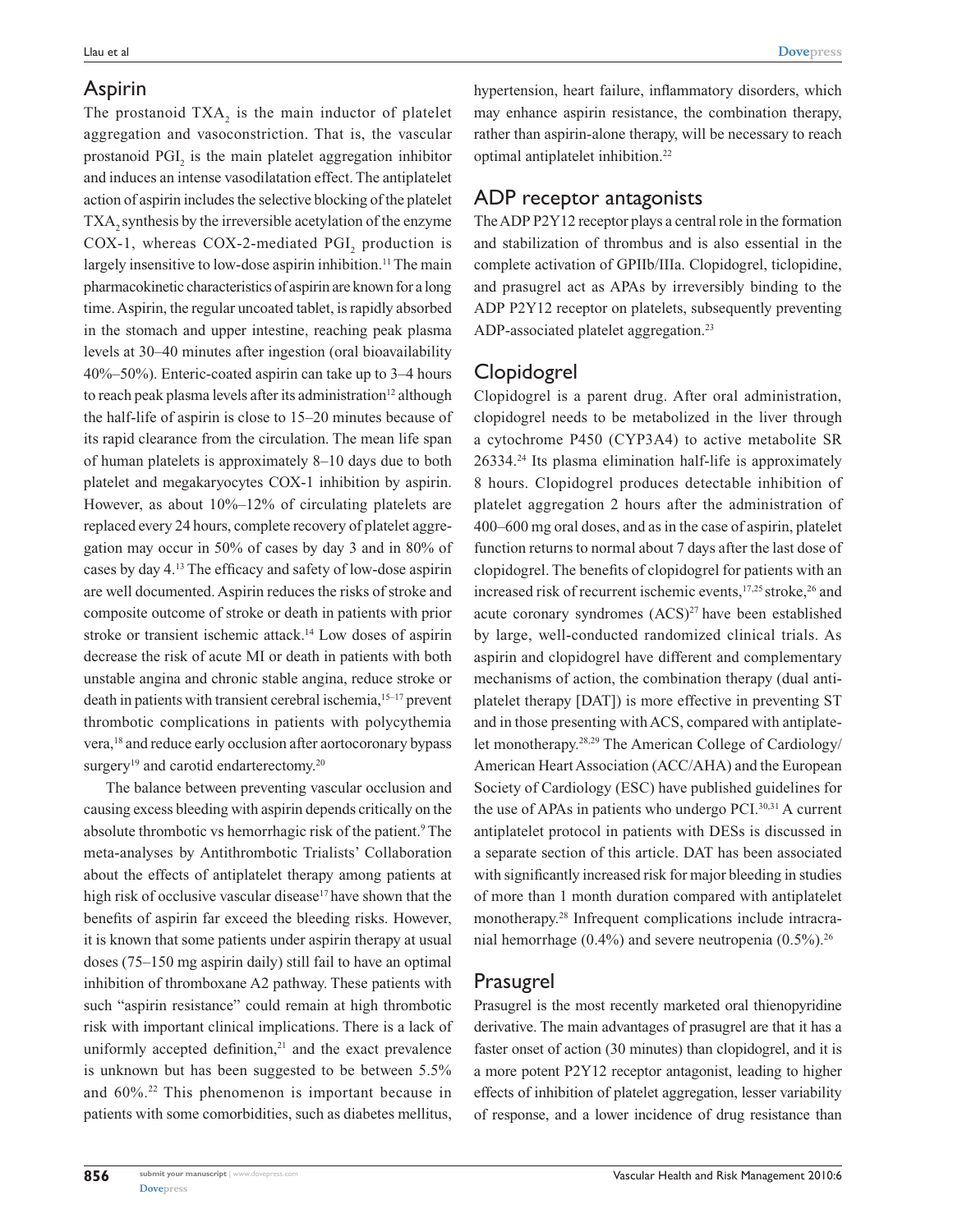clopidogrel.32 Prasugrel is indicated for the prevention of atherothrombotic events in patients with ACS undergoing PCI.33 In the analysis of the recent TRial to assess Improvement in Therapeutic Outcomes by optimizing platelet inhibitioN with prasugrel – Thrombolysis In Myocardial Infarction 38 (TRITON-TIMI 38) designed to compare clopidogrel with prasugrel in patients undergoing PCI, the benefit from the intensive platelet inhibitory effects associated with prasugrel was more pronounced in patients with high risk (patients with ST segment elevation MI (STEMI) and those with diabetes).34,35 However, this reduction in thrombotic events was associated with a significant increase in the risk of bleeding, which overcame the benefit of prasugrel in certain groups.

# Integrin αIIbβ3 (GPIIb/IIIa) receptor antagonists: abciximab, tirofiban, and eptifibatide

After recognizing that the interaction between fibrinogen and GPIIb/IIIa is the major final step in platelet aggregation, this GP became the target of novel antiplatelet drugs, ie, the GPIIb/IIIa antagonists, such as abciximab, tirofiban, and eptifibatide. These drugs can be used alone or in combination with clopidogrel.<sup>36</sup>

#### Abciximab

Abciximab is a chimeric Fab fragment of the murine antihuman GPIIb/IIIa. It blocks fibrinogen ligand binding to GPIIb/IIIa. After an intravenous (IV) bolus administration, its half-life is  $\leq$ 30 minutes. Abciximab (0.25 mg/kg IV bolus dose and 0.125 µg/kg/min infusion) produces a rapid inhibition of ADP-induced platelet aggregation with peak effects 2 hours after bolus administration. After stopping infusion, a gradual recovery of platelet function is observed and then returns to  $>50\%$  of baseline in most patients within the first 24 hours, and nearly in all patients within the first 48 hours.<sup>37</sup> Abciximab is recommended as adjunct therapy in PCI. A meta-analysis of the 3 major clinical trials $38-40$  on the use of abciximab in patients undergoing PCI showed that abciximab treatment reduced the incidence of ischemic events and all-cause mortality.<sup>41</sup> Bleeding and thrombocytopenia were the 2 most important adverse reactions associated with abciximab. Approximately 1%–2% of patients treated with abciximab have platelet counts  $<$  50,000/L, but in almost all cases, the thrombocytopenia was effectively controlled by stopping the drug administration.<sup>42</sup>

### Tirofiban

Tirofiban is a specific nonpeptide antagonist of GPIIb/IIIa receptors derived from tyrosine. Bolus doses of 15 µg/kg followed by tirofiban infusions 0.15 µg/kg/min produced both an inhibition of platelet aggregation induced by ADP nearly  $100\%$  and an increase of the bleeding time  $>30$  minutes. Recovery of platelet function was achieved  $>50\%$  within 4 hours after discontinuing drug infusion.43 Tirofiban is effective in patients with unstable angina and non-Q-wave MI<sup>44</sup> and protects patients undergoing coronary angioplasty for ACS.45

### Eptifibatide

Eptifibatide is a synthetic heptapeptide with high selectivity by GPIIb/IIIa receptor inhibition. Bolus dose of 180 µg/kg of eptifibatide followed by 1 µg/kg/min infusion decreases platelet-induced ATP aggregation  $>95\%$  and increases bleeding time to 22 minutes when compared with control values of 7–8 minutes. After stopping eptifibatide infusion, platelet function recovers  $>50\%$  of baseline aggregation within the first 4 hours.<sup>46</sup> Eptifibatide reduces the acute adverse outcome of patients undergoing PCI,<sup>47</sup> and it is also beneficial in patients with unstable angina.<sup>48</sup> However, a significant interindividual variation in the inhibitory responses to eptifibatide has been reported.<sup>47</sup>

# **Monitoring antiplatelet effect**

Tests of platelet function attempt to measure the point in the activation process reached by the platelets of an individual patient. Possible reasons for measuring platelet function in patients include screening, diagnosis, monitoring antiplatelet therapy, monitoring prohemostatic therapy, predicting thrombosis, predicting bleeding, and assessing stored platelets.<sup>49</sup> In the perioperative period, it would be helpful to identify patients who are at risk of bleeding because of platelet dysfunction related to the administration of any APA. However, none of these tests has been validated for routine clinical practice and for monitoring antiplatelet efficiency in perioperative period of coronary interventions; the reason could be a lack of standardization, poor correlation between various tests, and expensiveness of some of them.<sup>50</sup>

A wide variety of tests are available for the measurement of platelet function, and each has its advantages and disadvantages. The tests available for assessing platelet function can be summarized as follows (Table 1): $49,51$ 

• *Turbidimetric platelet aggregometry* could be considered the reference assay to diagnose platelet disorders. However, it needs a platelet-rich, high-volume plasma sample; the results are not completely standardized; the laboratory procedure is complex; and the test is time consuming.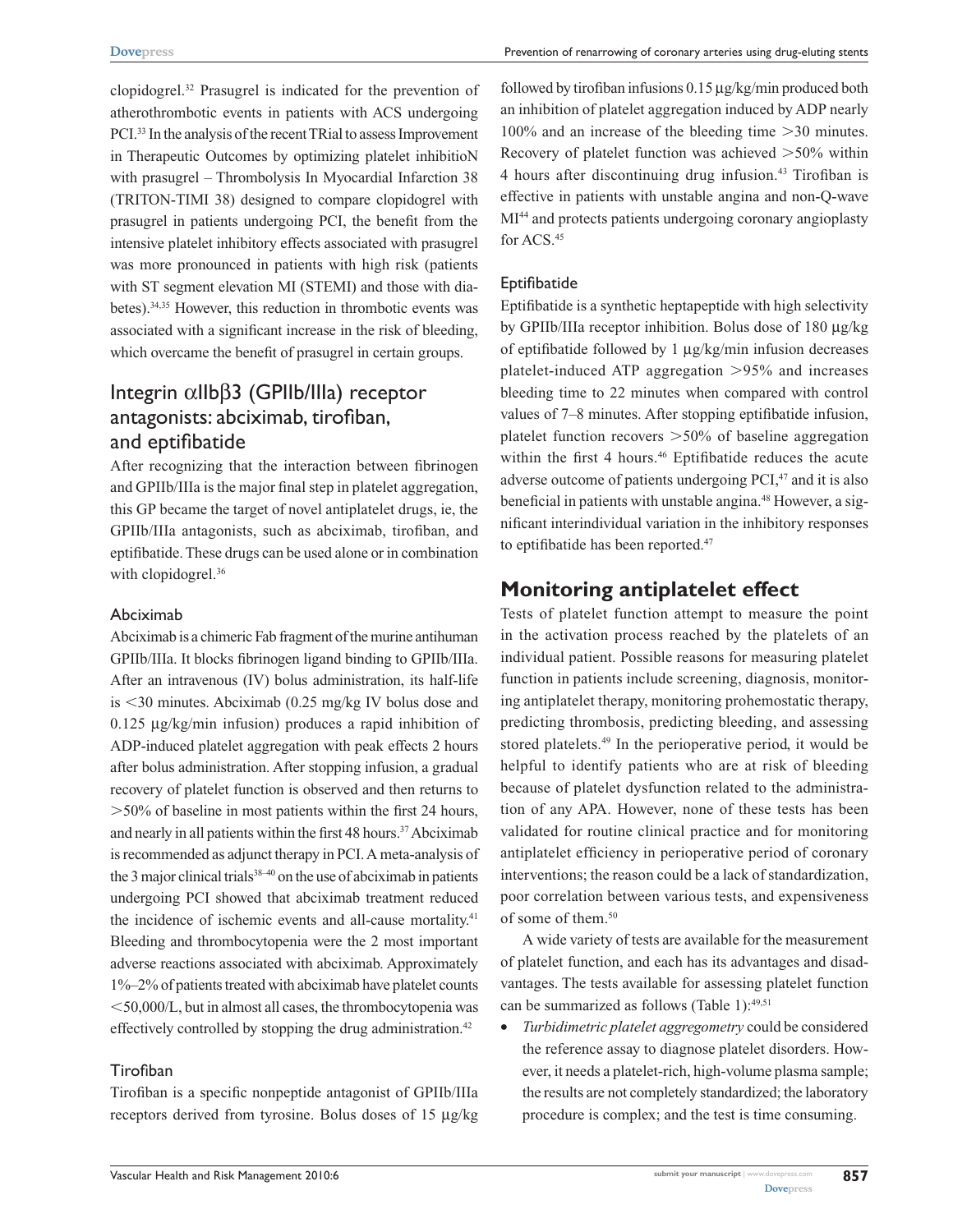**Table 1** Main platelet function test for monitoring aspirin/clopidogrel therapy

| Platelet function test for monitoring aspirin                 | Serum thromboxane B2; urinary 11-dehydro<br>thromboxane B2; platelet aggregometry<br>(turbidimetric); platelet aggregometry<br>(impedance); VerifyNow aspirin assay;<br>Plateletworks; TEG platelet Mapping system;<br>and platelet function analyzer - 100 |
|---------------------------------------------------------------|-------------------------------------------------------------------------------------------------------------------------------------------------------------------------------------------------------------------------------------------------------------|
| Platelet function test for monitoring clopidogrel             | VASP phosphorylation (flow cytometry); platelet<br>aggregometry (turbidimetric); platelet aggregometry<br>(impedance); VerifyNow P2Y12 assay; Plateletworks;<br>and TEG platelet mapping system                                                             |
| Platelet function test for monitoring GP IIb/IIIa antagonists | Platelet aggregometry (turbidimetric); platelet<br>aggregometry (impedance); VerifyNow TRAP assay;<br>plateletwork; and platelet flow cytometry                                                                                                             |

**Abbreviations:** TEG, thrombelastograph; VASP, vasodilator-stimulated phosphoprotein; TRAP, thrombin receptor activating peptide.

- *Impedance aggregometry* is more physiological than the optical one, but it still requires a reasonably high sample volume, and this assay is also time consuming and expensive.
- The *platelet function analyzer* (PFA-100) explores the platelet adhesive capacity, measuring the closure time taken for a platelet plug to occlude an aperture in a membrane impregnated with collagen and epinephrine or ADP.52 Although the test has advantages such as simplicity, rapid readout, low sample volume, no requirement for sample preparation, and that aspirin and clopidogrel have been shown to prolong this closure time, there is no evident correlation between these results and an increased perioperative bleeding.
- The *Plateletworks analyzer* measures the percentage of aggregation of whole blood before and after exposure to ADP. Its results are contradictory when compared with optical aggregometry: there is good correlation for clopidogrel<sup>53</sup> but limited usage for aspirin.<sup>54</sup> Then, it needs further studies.
- *Thromboelastography* is a whole blood coagulation monitor that can demonstrate the alteration of platelet aggregation. However, it is unable to detect the specific defects that occur with the administration of aspirin or clopidogrel.
- The *Ultegra rapid platelet function assay* system (known as VerifyNow®) is a whole blood, point-of-care assay that incorporates a single-use cartridge with some biochemical reagents that can detect platelet dysfunction.<sup>55</sup> It is a simple, true point-of-care device that does not need rapid pipetting and requires only a small sample volume. It has been proposed to monitor efficacy of aspirin and clopidogrel and to detect the aspirin-resistant population.

Phosphorylation of vasodilator-stimulated phospho*protein* for the measurement of P2Y12 antagonism is commercially available as a flow cytometry kit. It is dependent on the target of clopidogrel (P2Y12), and it needs low sample volume and whole blood assays, but the sample preparation is not easy, and it requires a flow cytometer and an experienced technician.

Unfortunately, none of these tests has good correlation with perioperative bleeding, so they could not predict the bleeding tendency in a patient under the effects of aspirin or clopidogrel. Further clinical investigations are necessary in this field.

# **Drug-eluting stents**

BMSs have been developed to reduce the rate of restenosis after angioplasty. However, the restenosis rate remains high, existing in  $>20\%$  of cases, leading to ischemic coronary syndromes, or requiring revascularization in  $>10\%$  of cases. Although the BMS virtually eliminates the elastic recoil and premature negative remodeling, the proliferation of the endothelium is even more important and uncontrolled than with angioplasty alone. This concept was the basis for the development of DESs. By preventing neointimal hyperplasia, the DES has reduced the need for revascularization under 10%.1,56,57 In brief, a DES is a metal stent, stainless steel or cobalt–chromium alloy, coated with a polymer containing a drug with antiproliferative properties. There are drugs from the *limus* family (sirolimus or rapamycin, everolimus, pimecrolimus, zotarolimus, biolimus, tacrolimus), paclitaxel  $(Taxol<sup>®</sup>)<sup>58</sup>(Table 2).$ 

During angioplasty, the atherosclerotic material and subendothelial tissue are exposed to the blood stream, initiating the process of thrombus formation and obstruction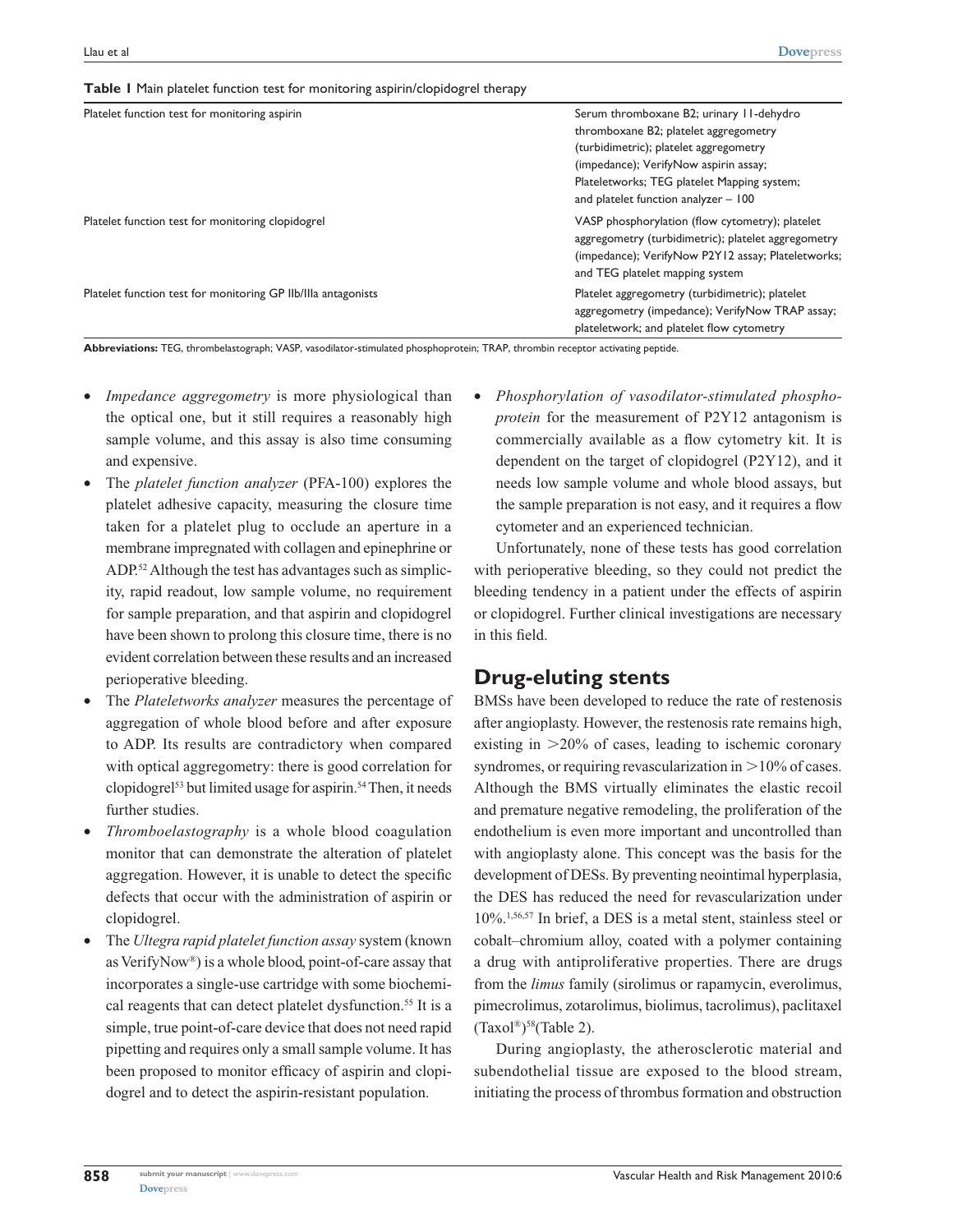| <b>Stent</b>                | <b>Manufacturer</b>      | <b>Platform</b>                 | Drug              | <b>Polymer</b> |
|-----------------------------|--------------------------|---------------------------------|-------------------|----------------|
| Cypher™                     | Cordis,  &               | Stainless steel, tubular        | Sirolimus         | Permanent      |
| Taxus <sup>™</sup>          | <b>Boston Scientific</b> | Stainless steel, tubular        | Paclitaxel        | Permanent      |
| Endeavor <sup>™</sup>       | <b>Medtronic</b>         | Chrome-cobalt, multiple rings   | Zotarolimus       | Permanent      |
| Xience V™                   | Abbott                   | Chrome-cobalt, multiple rings   | Everolimus        | Permanent      |
| Promus <sup>™</sup>         | <b>Boston Scientific</b> | Chrome-cobalt, multiple rings   | Everolimus        | Permanente     |
| Costar™                     | Conor                    | Stainless steel, tubular        | Paclitaxel        | Biodegradable  |
| Axxion™                     | <b>Biosensors</b>        | Stainless steel, tubular        | Paclitaxel        | Permanent      |
| Yukon™                      | Translumina              | Stainless steel, tubular        | <b>Sirolimus</b>  | No polymer     |
| $ {\rm{anus}}^{\text{TM}} $ | Sorin                    | Coating carbon, tubular         | <b>Tacrolimus</b> | No polymer     |
| Coroflex <sup>™</sup>       | <b>Braun</b>             | Chrome-cobalt, tubular          | Paclitaxel        | Permanent      |
| Nobori™                     | Terumo                   | Stainless steel, multiple rings | <b>Biolimus</b>   | Biodegradable  |

|  |  |  |  | Table 2 Types of drug-eluting stent by composition |
|--|--|--|--|----------------------------------------------------|
|--|--|--|--|----------------------------------------------------|

Adapted from Sierra et al<sup>97</sup> with permission.

of the coronary lumen. The metallic surface of the stent is an additional thrombogenic stimulus that persists until it is covered with endothelium. In the case of BMS, it is expected to be coated within 4–8 weeks, whereas in DES, the drug not only inhibits cell proliferation but also causes endothelial dysfunction and a local inflammatory reaction, impairing the normal healing process of an arterial injury; therefore, the thrombotic risk may persist even for years.<sup>59,60</sup>

# **Current antiplatelet protocols in patients with DESs**

APA is recommended in the treatment of patients who had undergone PCI. After the combination therapy using aspirin and clopidogrel was introduced, the incidence of ST was reduced to  $\leq$ 1% of the patients,<sup>61</sup> and it became unusual after the first month in BMS. However, ST may occur months to years after the implantation of DES in association with premature cessation of APA. The 2007 update of the ACC/ AHA/Society for Cardiovascular Angiography and Interventions (SCAI) 2005 guideline for the use of APA in patients who undergo PCI is summarized in Figure  $1.^{62,63}$ 

# APA before or during PCI

- • Patients who were already receiving daily long-term aspirin therapy should be given 75–325 mg of aspirin before PCI (level of evidence: A).
- Patients who were not receiving daily long-term aspirin therapy should be given 300–325 mg of aspirin at least 2 hours (preferably 24 hours) before PCI (level of evidence: C).
- A clopidogrel loading dose (LD), usually of 600 mg, should be administered before or during PCI (level of evidence: C).
- In patients undergoing PCI after 12–24 hours of fibrinolytic therapy, a clopidogrel oral LD of 300 mg may be considered (level of evidence: C).
- If clopidogrel is given at the time of PCI, supplementation with GPIIb/IIIa receptor antagonists may be beneficial (level of evidence: B).
- In patients with absolute contraindication to aspirin, a single administration of clopidogrel both 300 and 600 mg LD at least 6 hours before PCI, supplemented with or without GPIIb/IIIa antagonists, at the time of PCI is recommended (level of evidence: C).

There is an agreement about the benefit of higher LD of clopidogrel in patients undergoing PCI. Several authors have analyzed the effects of different LDs (300 or 600 mg) on the inhibition of platelet aggregation, myonecrosis (troponin I release), and clinical outcomes in patients undergoing PCI. Greater dose of clopidogrel has shown an increase of antiplatelet effect and a significant decrease of major adverse cardiac events, in comparison with 300 mg LD, which supports a clinical benefit of higher dose of clopidogrel in patients subjected to PCI.<sup>64,65</sup>

# APA after PCI

- • In patients subjected to PCI and with no allergies or increased risk of bleeding, aspirin 162–325 mg daily should be given for at least 1 month after BMS implantation, 3 months after sirolimus-eluting stent implantation, and 6 months after paclitaxel-eluting stent implantation. Afterward, a daily dose of 75–162 mg of aspirin should be maintained indefinitely (level of evidence: B).
- The use of low-dose aspirin is supported by data from post hoc analysis of the Clopidogrel in Unstable angina to prevent Recurrent Events (CURE) study.<sup>66</sup> No differences in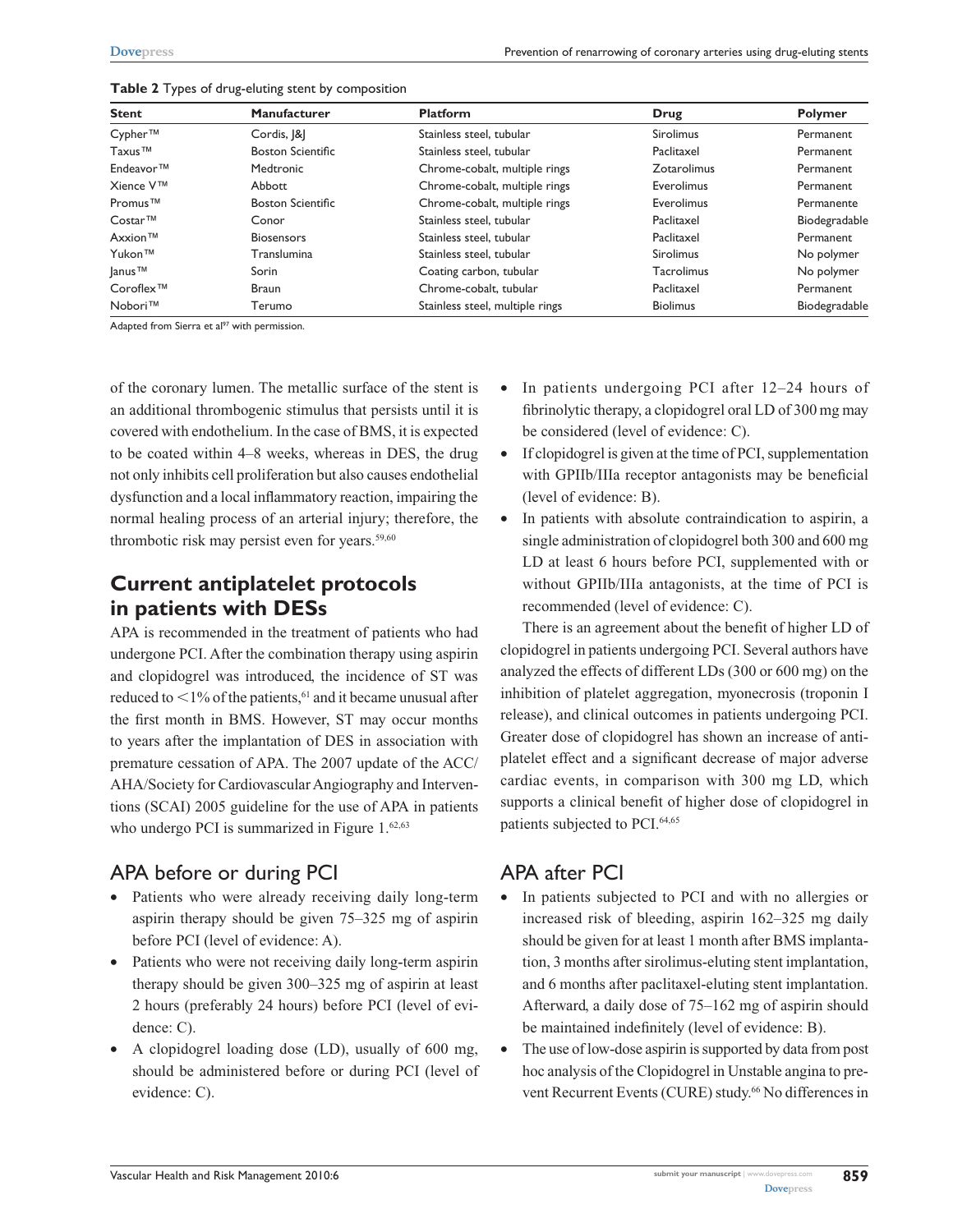

**Figure 1** The 2007 update on the recommendations of the ACC/AHA/SCAI 2005–2007 last-updated guidelines on use of antiplatelet drugs in patients who undergo PCI. **Note:** In parenthesis, the level of evidence is given.

**Abbreviations:** PCI, percutaneous coronary intervention; LD, loading dose; BMS, bare-metal stent; DES, drug-eluting stent; UA, unstable angina; NSTEMI, non-ST segment elevation myocardial infarction; STEMI, ST segment elevation myocardial infarction.

the efficacy among the 3 aspirin dose groups  $(<100$  mg,  $101-199$  mg, and  $\geq 200$  mg) in combination with clopidogrel have been found. However, an increase of major bleeding incidence has been reported with the highest dose of aspirin either alone or with the combination of clopidogrel.67 Therefore, these data suggest an optimal daily dosage of aspirin between 75 and 100 mg to minimize bleeding risk (level of evidence: C).

- In post-PCI patients receiving a BMS, clopidogrel should be given for a minimum of 1 month, whereas it should be given only for a minimum of weeks for patients with an increased risk of bleeding (level of evidence: B).
- In all post-PCI patients with DES and without high risk of bleeding, clopidogrel 75 mg daily should be given for at least 12 months (level of evidence: B).

These recommendations are based on the antiplatelet regimen used in clinical trials conducted to achieve the approval of US Food and Drug Administration (low-risk lesions in lowrisk patients). The anticipated times have been taken for the predicted metal stent struts adequate endothelialization time, which reduces the ST risk efficiently. The effect of continuous use of clopidogrel in patients receiving BMS or DES at 6 and 12 months was analyzed by an observational study including 3,165 patients. Clopidogrel did not modify the incidence of death or MI at 24 months in patients with BMS. However, the continuous use of clopidogrel was associated with lower rates of death or MI in patients with DES.<sup>68</sup> The American Heart Association Science Advisory (AHAA) stresses the importance of 12 months DAT and provides reports about the potential hazards associated with premature discontinuation of these drugs, and thus, they recommend that the prolongation of clopidogrel therapy beyond 1 year may be considered in patients undergoing DES placement (level of evidence: C).

In a recent meta-analysis, a triple therapy (aspirin plus thienopyridine plus cilostazol) has been evaluated to know the effect of adding cilostazol to a dual antiplatelet regimen to prevent stent restenosis.<sup>69</sup> The 6-month restenosis rates are significantly lower with triple therapy vs DAT, which seems a promising way to reduce cardiac events in patients with coronary artery stent.

# **Bleeding and thrombotic risk stratification in the perioperative period**

The perioperative management of APA must be based on the optimal assessment of benefit – risk relationship. This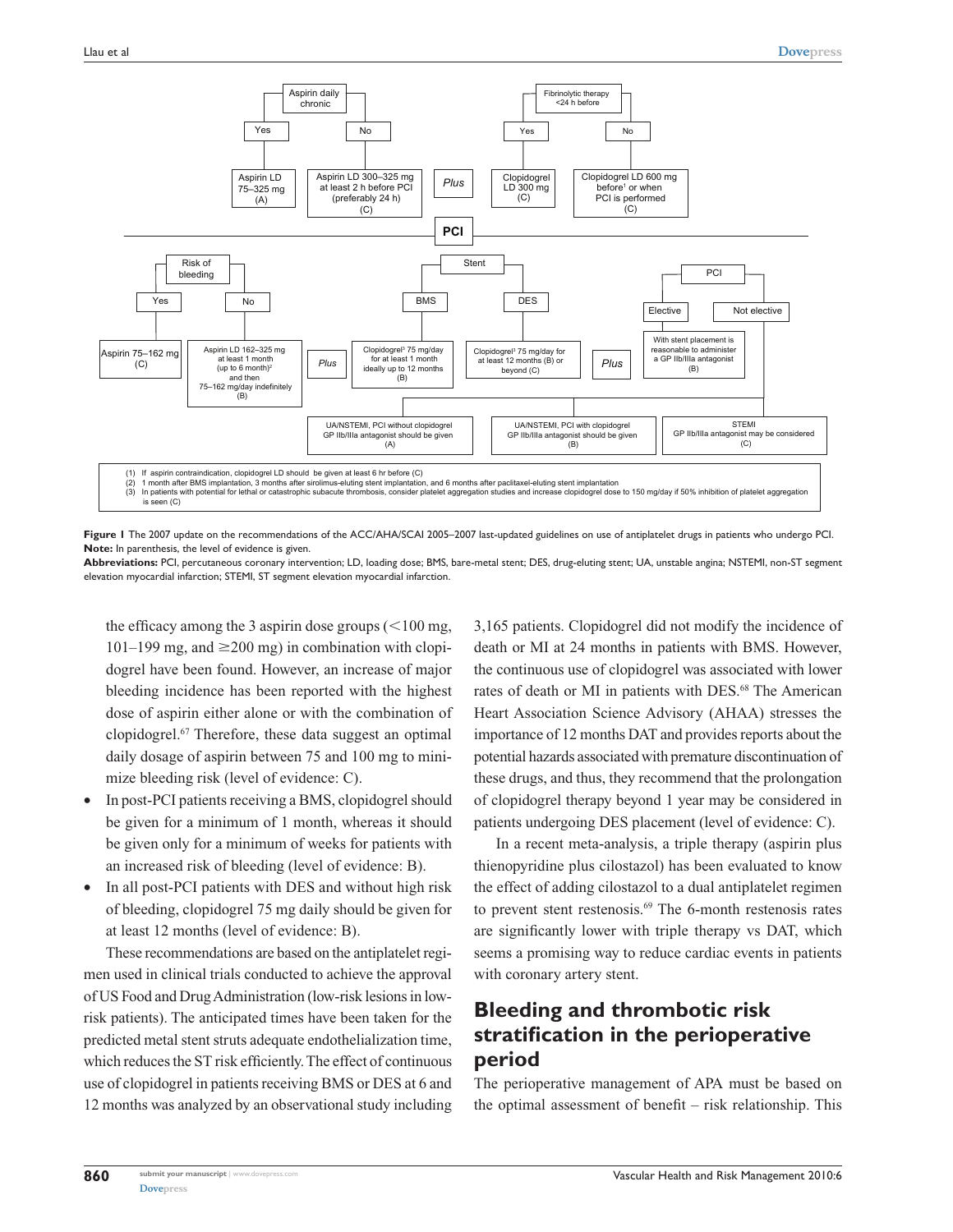includes the stratification of the perioperative hemorrhagic risk associated with the continuation of APAs throughout surgery and the stratification of the thrombotic risk associated with the discontinuation of APA (Table 3).<sup>7,8,70–72</sup>

### Bleeding risk

The perioperative risk for hemorrhage depends on the type of APA, the monotherapy or combination therapy, and the surgical procedures. As a general rule, the risk of bleeding probably increases when the patient receives a dual therapy or when antiplatelet therapy is associated with an anticoagulant drug (heparin, low-molecular-weight heparin, fondaparinux, warfarin). When aspirin is given as monotherapy, the surgical bleeding and its related complications have been calculated to increase by a factor  $1.5<sup>73</sup>$  but it is controversial if this result could be extended to all surgical procedures.72 Indeed, the evidence on the risk of bleeding in patients under the effect of APA is also controversial, and the results of several recent studies are not fully conclusive.<sup>74</sup>

Finally, the increased bleeding risk with aspirin does not mean necessarily an increase in mortality or morbidity, an increase in transfusion requirements,<sup>75</sup> or a worse result in the surgical procedure, with the exception of surgery in a closed space, and possibly transurethral prostatectomy. Moreover, the risk of surgical bleeding is also increased in these patients due to DAT. Burger et al<sup>73</sup> have demonstrated, through a metaanalysis of 41 studies involving 49,590 patients undergoing different types of noncardiac surgery, that the bleeding risk is multiplied by a factor 1.5 when aspirin treatment is continued. Yet, this is not accompanied by the increased risk of major bleeding complications, with the exception of cases in which minor bleeding may have catastrophic results, such as intracranial surgery. Also prostate surgery, transurethral resection, and radical surgery are generally considered high

risk for bleeding, but in the last few years, the improved resection techniques and laparoscopic approach have helped to reduce the risk of hemorrhage in these cases.<sup>76</sup>

There are no randomized controlled studies that evaluate the risk of bleeding when continuing treatment with clopidogrel in noncardiac surgery. In some case series, the continuation of clopidogrel in the perioperative period is not associated with excessive bleeding.<sup>77</sup> With regard to coronary bypass surgery, the CURE trial showed no major bleeding among patients who continued clopidogrel treatment up to 5 days before surgery vs patients who discontinued clopidogrel 5 days or more before surgery, without any difference in mortality.<sup>78</sup>

In conclusion, in noncardiac surgery, bleeding could be considered as a "minor" complication, and severe events are more frequently of cardiac origin.

# Thrombotic risk

ST is a severe complication that is associated with a high incidence of acute MI (22%–90%) and death (30%–45%).<sup>79–81</sup> The current procedure of DAT with aspirin and thienopyridine (usually clopidogrel) has reduced the incidence of ST to around  $2\%$  in the long term.<sup>82,83</sup> According to the time elapsed since the stent implantation, ST is considered "early" in the first 30 days, "late" from 30 days to 1 year, and "very late" after 1 year.<sup>84</sup> The first 30 days after stent placement is the period of higher risk of thrombosis, with an incidence of  $60\% - 75\%$  of cases with ST.<sup>82</sup> Although early ST is generally considered to be related to the procedure, late and very late events are less frequent, and discontinuation of antiplatelet therapy seems to be an important risk factor.<sup>84</sup>

Nevertheless, over the past few years, some observational studies found that late and very late DES thromboses occurred more frequently than reported in previous randomized controlled trials, with an increased risk of mortality.85

| <b>Minor</b>                                                                                                                                                              | Moderate                                                                                                                      | Major                                                                                                                                                    |
|---------------------------------------------------------------------------------------------------------------------------------------------------------------------------|-------------------------------------------------------------------------------------------------------------------------------|----------------------------------------------------------------------------------------------------------------------------------------------------------|
| Hemorrhagic risk                                                                                                                                                          |                                                                                                                               |                                                                                                                                                          |
| Transfusion usually not needed; minor plastic/<br>general/OS surgery; and biopsies, tooth extraction,<br>surgery of the anterior segment of eye<br><b>Thrombotic risk</b> | Transfusion usually needed; cardiac<br>surgery; major OS/visceral/ENT/urology<br>or reconstructive surgery                    | Possible bleeding in an enclosed space; cranial<br>surgery; spinal surgery; surgery of the posterior;<br>segment of eye; and transurethral prostatectomy |
| >6 mo after AMI; CABG; percutaneous<br>coronariography; BM;, coronary surgery;<br>and CVS ( $>$ 12 mo if high-risk patient or<br>associated complications)                | $>$ 12 mo after DES; 6–36 wks after AMI;<br>CABG; BMS; and CVS (6-12 mo if high-<br>risk patient or associated complications) | $<$ 12 mo after DES; $<$ 6 wks after AMI; CABG;<br>BMS; and CVS ( $<$ 6 mo if high-risk patient or<br>associated complications)                          |

**Table 3** Proposed stratification of the hemorrhagic risk related with the continuation of antiplatelet agents through the perioperative period and the thrombotic risk associated with their discontinuation

**Abbreviations:** OS, orthopedic surgery; ENT, ear-nose-throat surgery; AMI, acute myocardial infarction, CABG, coronary artery bypass grafting; BMS, bare metal stent, DES, drug-eluting stent; CVS, cerebrovascular stroke.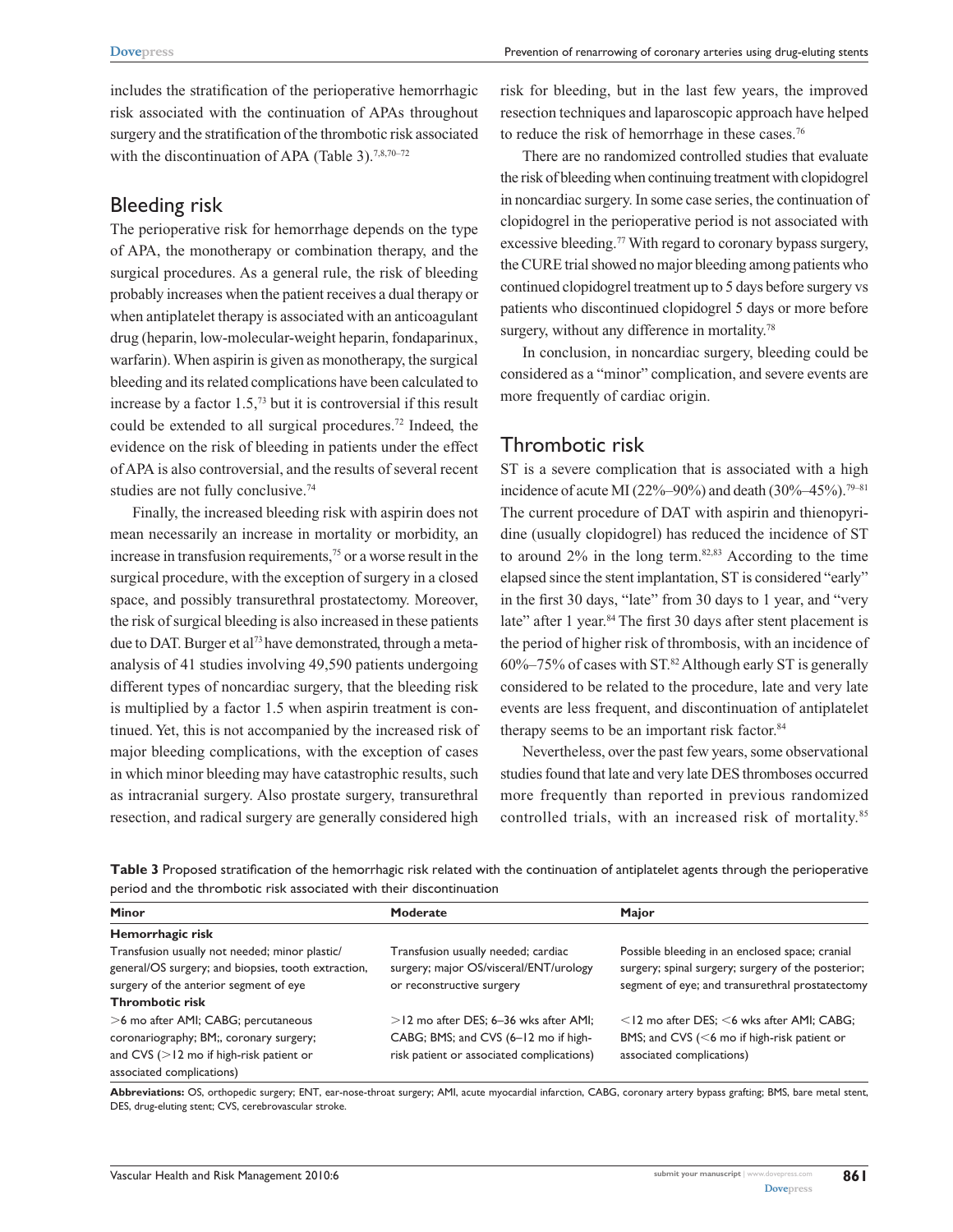It appeared to be related to the premature discontinuation of antiplatelet therapy and with the higher use of DESs in off-label indication (around 60% of cases in real-world practice).86 Thus, the safety of DES was questioned.

Recent studies with longer follow-up period allow us to summarize the current situation. In a recent Swedish observational study of 17,198 patients followed up for 1–4 years after stent placement, no significant differences in the risk of death or MI were found between both types of stent, in the case of either on-label or off-label use.<sup>87</sup> Lastly, Kirtane et al<sup>88</sup> have published an extensive metaanalysis of DES vs BMS in on-label and off-label uses. They conclude that the use of DES compared with BMS is associated with a significant reduction (46%–55%) in target vessel revascularization. These results seem to be consistent in demonstrating that DES use is safe for a broad range of lesions and patients at various risk levels.

However, there are different time patterns for the ST depending on the type of stent. Although early thrombosis is more frequent in BMS, the incidence of late and very late thromboses is higher in DESs.<sup>82,89</sup> Several studies have identified multiple factors that contribute to ST (Table 4).<sup>90</sup> Some scoring systems have been recently developed to estimate the risk for ST; one of them include 8 significant predictors, with a stratification of patients in low, medium, and high risk groups, and has been validated using 1-year data from 4,820 patients (Table 5).<sup>91</sup>

Finally, it is necessary to highlight that because of its relation with perioperative period, most authors agree that premature discontinuation of DAT was strongly associated with  $ST^{82,90,92}$  with a higher risk if clopidogrel is discontinued during the first 6 months after stenting. At 12 months, the cessation of clopidogrel does not appear to be related with a higher risk of ST.93,94

# **Management of APAs in the perioperative period**

Around 5% of patients with a coronary stent are scheduled for noncardiac surgery within the first year after stent implantation.<sup>94</sup> Perioperative incidence of major adverse cardiac events and mortality in noncardiac surgery in these patients can reach a rate of 2.5%–21.4% in the case of ST.<sup>95</sup> This increased risk is strongly associated with the time elapsed from stenting to surgery and the premature discontinuation of DAT. Thus, this risk could be reduced by delaying surgery until the prescribed antiplatelet regimen is completed.77,96 Abrupt cessation of antiplatelet therapy may be followed by an increase of platelet reactivity or "rebound" effect in patients on chronic antiplatelet treatment. In addition, surgery itself creates a thrombogenic situation. The endocrine response to surgical stress may indirectly contribute to adverse cardiovascular events, such as increased vascular reactivity (vasospasm), platelet activation, increased clotting factors in plasma, and decreased fibrinolysis, in the perioperative period. Then, the risk of cardiac event in the perioperative period is not entirely prevented by continued DAT.

The decision to discontinue the antiplatelet therapy before surgery should be based on careful cardiovascular and thrombotic risk assessment of the patient and on the type of surgery and bleeding risk. In patients with coronary stent, it is essential to have specific information on the characteristics of coronary disease that has led to stent implantation, the date of procedure, the type of stent implanted, and the current antiplatelet regimen.<sup>97</sup>

The recommendations about the perioperative management of antiplatelet therapy in these patients are not fully agreed, but they can be summarized as follows (Figure 2):7,8,71,96–100

Whenever possible, antiplatelet therapy should be maintained during the high-risk period for as long as it is currently recommended: low-dose aspirin (75–100 mg) indefinitely, and clopidogrel 75 mg at least during 12 months after DES placement. Therefore, if the surgery is likely to cause little or no risk of bleeding, it is recommended to continue the antiplatelet therapy. However, regarding elective procedures in which there is a significant risk of perioperative bleeding, surgery should be delayed until patients have completed the DAT.

|  | <b>Table 4</b> Risk factors of stent thrombosis |
|--|-------------------------------------------------|
|--|-------------------------------------------------|

| Procedure-related factors                | Stent malposition; stent underexpansion; stent length; persistent slow coronary blood flow;<br>positive remodeling; and residual arterial dissection                                                                                                                                                                   |
|------------------------------------------|------------------------------------------------------------------------------------------------------------------------------------------------------------------------------------------------------------------------------------------------------------------------------------------------------------------------|
| Patient and lesion-related factors       | Stenting in the setting of an acute coronary syndrome; premature antiplatelet therapy<br>discontinuation; no response to aspirin and/or clopidogrel; low ejection fraction; diabetes<br>mellitus; advanced age; stenting: bifurcated lesions, long lesions, small vessels, complex lesions;<br>and in-stent restenosis |
| Characteristics of stent-related factors | Delayed endothelialization; type of drug, kinetics of drug release; material and designing;<br>polymer versus nonpolymer; type of polymer; and hypersensibility to polymer                                                                                                                                             |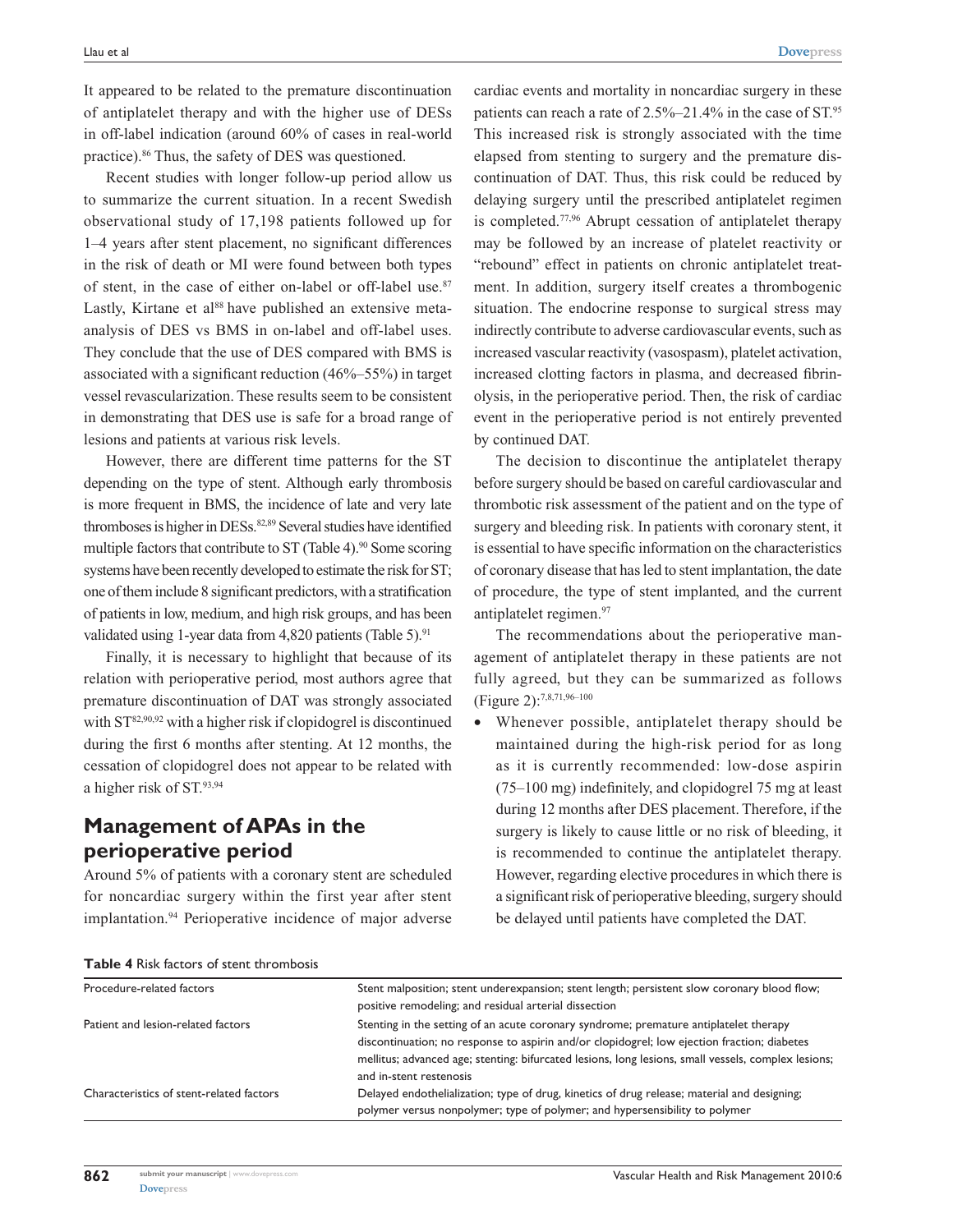Low (ST rate%) 0–6 (0.8) Moderate (ST rate%) 7–13 (3.6) High (ST rate%) 14–24 (12.6)

Multiple stenting 2.25 2 Moderate to severe lesion calcification 2.25 2 Reference vessel diameter  $<$ 3 mm  $1.72$  2 Total possible score 24

**Table 5** Clinical risk score for prediction of stent thrombosis and risk stratification as developed by Baran et al<sup>91</sup>

| <b>Abbreviation: ST, stent thrombosis.</b> |  |  |
|--------------------------------------------|--|--|
|                                            |  |  |

Risk stratification

- In all cases, it is recommended that a low-dose aspiring (75–100 mg) is maintained throughout the perioperative period, unless the risk of bleeding clearly outweighs thrombotic risk. To reduce the potential risk of bleeding, aspirin dose  $>200$  mg should be replaced by 75 or 100 mg.
- The treatment should be substituted by low-dose aspirin in the case of patients treated with clopidogrel as monotherapy, and where discontinuation is mandatory (unless contraindicated).
- If antiplatelet therapy must be discontinued, it should be stopped the shortest time possible: 2 days for aspirin and 5 days for clopidogrel. Thereafter, treatment should be restarted as soon as possible following surgery after ensuring hemostasis, between 6 and 48 hours during the postoperative period. Depending on the withdrawal time and to accelerate antiplatelet response, LD administration may be indicated as follows: aspirin 250 mg, clopidogrel 300 mg.

Protocols involving the use of short-acting substances, such as IV administration unfractioned heparin and the infusion of either epifibatide or tirofiban, have been proposed to act as a bridge when the discontinuation of clopidogrel and/or aspirin is mandatory. It should be started 3 days before surgery and stopped 4–8 hours before surgery.101,102 However, currently there is no enough evidence to recommend their use.71 Some authors defend that if aspirin is maintained, the short-term discontinuation of clopidogrel may be relatively safe without bridge therapy.<sup>103</sup>

# **Management of the APAs in cases of emergency surgery**

In the patients under the effect of any APA and undergoing emergency surgery, the key questions are the decision on the need to prevent or to treat bleeding, minimizing the risks of ischemia and ST, and whether the hemorrhagic risk may endanger the vital or functional prognosis of the intervention. The following strategies could be considered to decrease the consequences of hemorrhage.

# Pharmacological treatment

The administration of desmopressin has been suggested to reduce excessive bleeding in patients scheduled for cardiac surgery under the effects of aspirin. However, consistent beneficial effects of this practice cannot be shown in large studies, and the drug cannot be recommended for current practice as an effective hemostatic agent in patients treated with aspirin.<sup>104</sup> The use of recombinant factor VII is controversial. It has been included "off-label" in some strategies or protocols to control a life-threatening hemorrhage because it could reverse the inhibitory effect of clopidogrel,<sup>105</sup> but there is not enough evidence to support its inclusion as a standard recommendation in urgent surgery for patients under the effect of an APA.

### Platelet transfusion

As there is no drug to directly antagonize the antiplatelet effect of aspirin or clopidogrel, sometimes, platelet transfusion  $(1 \text{ U/5}-10 \text{ kg})$  may be needed to stop bleeding.106 Regular prophylactic transfusion of platelets should be discouraged and evaluated carefully on a case-by-case basis, considering the expected benefit gained from it and the possible risks of platelet transfusion. In patients who have received clopidogrel, despite the low immediate hemostatic effect, the preoperative transfusion of platelets could be a good alternative to facilitate postoperative hemostasis, only if the patients undergo surgery with high bleeding risk. $52,107$ 

The dilemma of whether to transfuse platelets before the beginning of clinical bleeding or only with the aim of treating a clinically significant hemostatic alteration depends in most cases on the kind of surgery and if the inherent bleeding could have a bad vital or functional implication.

### Semiurgent surgery

What to do if surgery cannot be delayed and the patient is in a high-risk period for thrombosis? The management of APA should have minimizing the ST risk as priority, trying to expose the patient to the minimal bleeding risk. Several protocols have been proposed with a multidisciplinary approach, although none of them has been completely validated:<sup>9,106</sup>

• *Low bleeding risk*: The recommendation is to maintain dual therapy until the day before surgery.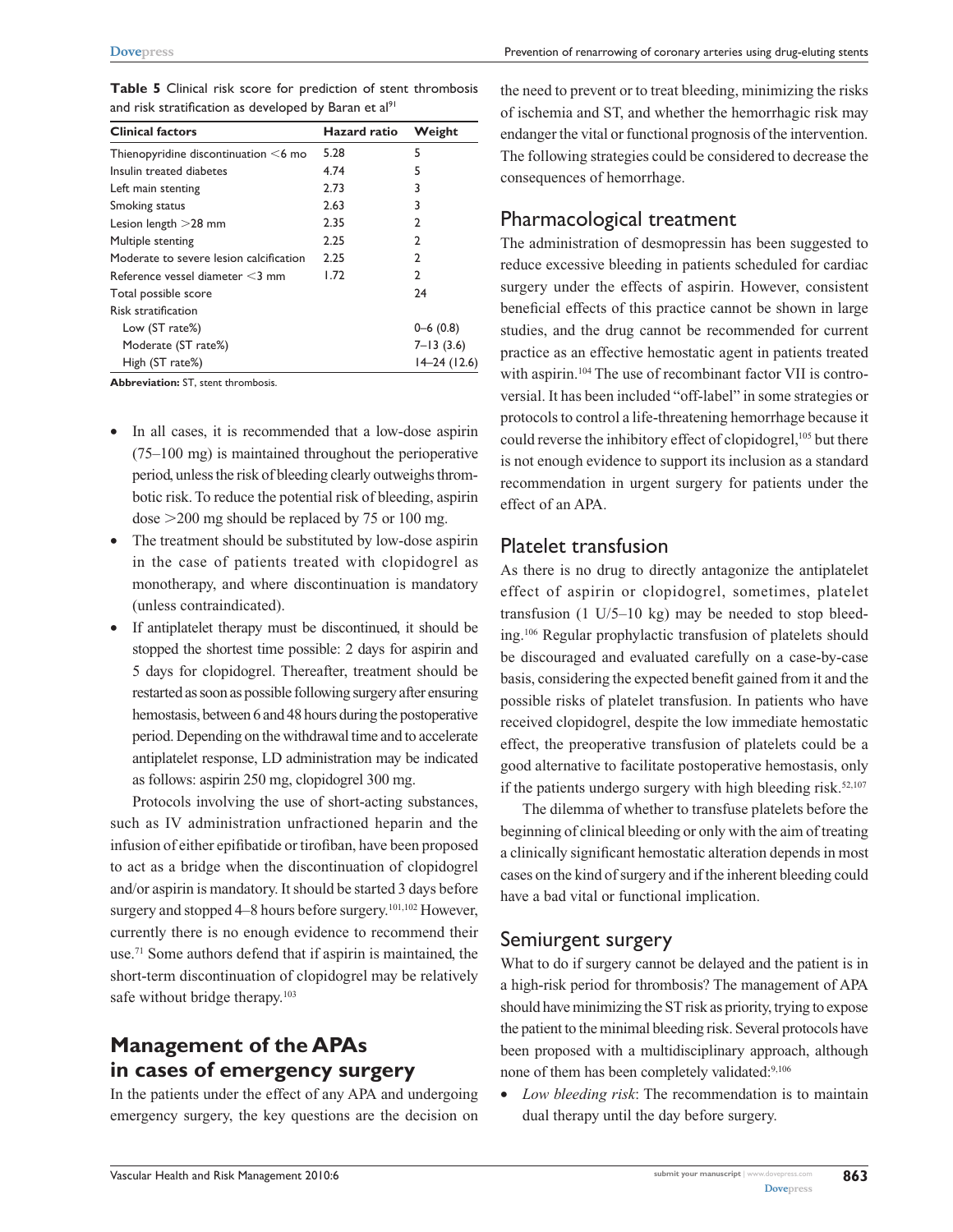

**Figure 2** Perioperative management of antiplatelet therapy in patients with drug-eluting stents (DES).

- *Moderate bleeding risk: Aspirin should be continued, and* clopidogrel should be stopped 5 days before surgery. Some authors have proposed a bridging therapy, with the infusion of tirofiban and unfractionated heparin started 3 days before surgery and maintained until 6 hours before surgery, mainly if the patient has additional risk factors and very high thrombotic risk of DES,<sup>101</sup> or the infusion of tirofiban only started 4 days before surgery until 4 hours before surgery.108
- • *High bleeding risk*: Aspirin and clopidogrel should be discontinued 5 days before surgery (considered to be the best option), or aspirin and clopidogrel should be stopped 10 days before surgery and a bridging therapy should be started as explained earlier.

# **Conclusions**

Surgery after coronary stent placement is associated with a moderate to high risk of major adverse cardiac events, mostly caused by in-stent thrombosis due to the prothrombotic and proinflammatory states, which lead to hypercoagulability associated with surgical intervention. The interruption of antiplatelet therapy before surgery and/or through the perioperative period could have a rebound effect with an increase in the hypercoagulation and prothrombotic state and more risk for ST.

On the other hand, the maintenance of APA could increase the risk of bleeding in some interventions, with a wide range of implications: from no influence in the development of surgery and outcome to a vital risk associated with bleeding in closed spaces. So, the challenge for the surgical team is to use a therapy that can minimize both thrombotic and hemorrhagic risks to reach the better benefit for the patient.

Although there is no valid algorithm for all situations, current trend is to delay all surgery that is not life-threatening if the stent has high thrombotic risk and, if not possible, to give optimal protection to the patients with BMS or DES with the maintenance of at least an APA, or running an alternative protocol with anticoagulants and aspirin. In all other patients, aspirin should be maintained throughout the perioperative period if possible, balancing individual benefit/risk ratio of the withdrawal of APA.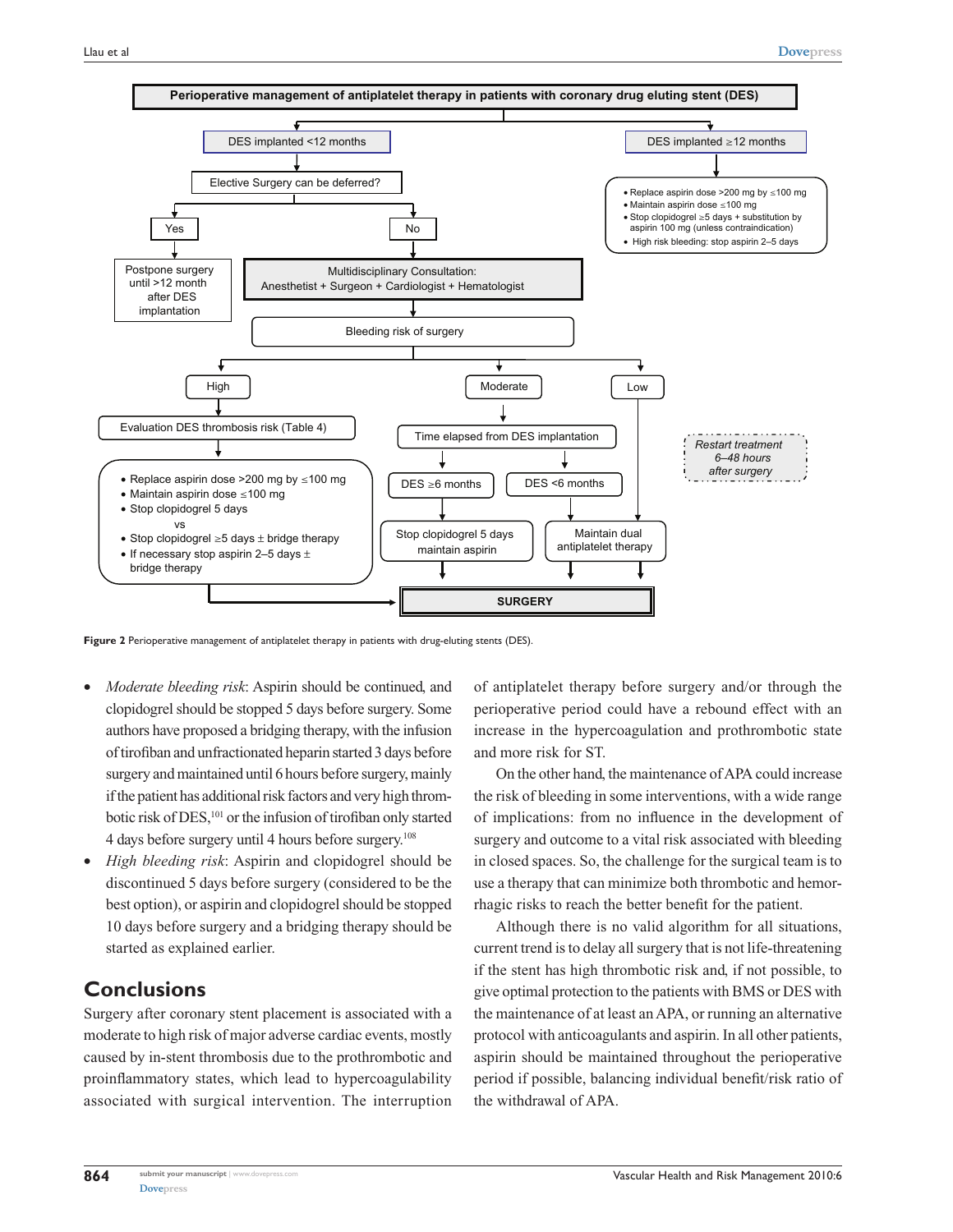# **Disclosure**

The authors report no conflicts of interest in this work.

#### **References**

- 1. Newsome LT, Kutcher MA, Royster RL. Coronary artery stents, Part I: Evolution of percutaneous coronary intervention. *Anesth Analg*. 2008;107:552–569.
- 2. Sharma RK, Reddy HK, Singh VN, et al. Aspirin and clopidogrel hyporesponsiveness and nonresponsiveness in patients with coronary artery stenting. *Vasc Health Risk Manag*. 2009;5:965–972.
- 3. Gasparyan AY. Aspirin and clopidogrel resistance: methodological challenges and opportunities. *Vasc Health Risk Manag*. 2010;6: 109–1012.
- 4. Ferrandis R, Llau JV, Mugarra A. Perioperative management of antiplatelet-drugs in cardiac surgery. *Curr Cardiol Rev.* 2009;5: 125–132.
- 5. Spahn DR, Howell SJ, Delabays A, Chassot PG. Coronary stents and perioperative anti-platelet regimen: dilemma of bleeding and stent thrombosis. *Br J Anaesth*. 2006;96:675–677.
- 6. Rabbits JA, Nuttall GA, Brown MJ, et al. Cardiac risk of noncardiac surgery after percutaneous coronary intervention with drug-eluting stents. *Anesthesiology*. 2008;109:596–604.
- 7. Llau JV, López-Forte C, Sapena ML, Ferrandis R. Perioperative management of antiplatelet agents in noncardiac surgery. *Eur J Anaesthesiol*. 2009;26:181–187.
- 8. Chassot PG, Delabays A, Spanh DR. Perioperative antiplatelet therapy: the case for continuing therapy in patients at risk of myocardial infarction. *Br J Anaesth*. 2007;99:316–328.
- 9. Patrono C, Baigent C, Hirsh J, Roth G. Antiplatelet drugs: American College of Chest Physicians Evidence-Based Clinical Practice Guidelines (8th edition). *Chest*. 2008;133 Suppl 6:199S–233S.
- 10. Angiolillo D, Ferreiro JL. Platelet adenosin diphosphate P2Y12 receptor antagonism: benefit and limitations of current treatment strategies and future directions. *Rev Esp Cardiol.* 2010;63:60–76.
- 11. Vane JR, Botting RM. The mechanism of action of aspirin. *Thromb Res*. 2003;110:255–258.
- 12. Cox D, Maree AO, Dooley M, Conroy R, Byrne MF, Fitzgerald DJ. Effect of enteric coating on antiplatelet activity of low-dose aspirin in healthy volunteers. *Stroke*. 2006;37:2153–2158.
- 13. Jimenez AH, Stubbs ME, Tofler GH, Winther K, Williams GH, Muller JE. Rapidity and duration of platelet suppression by entericcoated aspirin in healthy young men. *Am J Cardiol*. 1992;69: 258–262.
- 14. Diener HC, Cunha L, Forbes C, Sivenius J, Smets P, Lowenthal A. European Stroke Prevention Study, Part II: Dipyridamole and acetylsalicylic acid in the secondary prevention of stroke. *J Neurol Sci*. 1996;143:1–13.
- 15. International Stroke Trial Collaborative Group. The International Stroke Trial (IST): a randomized trial of aspirin, subcutaneous heparin, both, or neither among 19,435 patients with acute ischemic stroke. *Lancet*. 1997;349(9065):1569–1581.
- 16. ISIS-2 Collaborative Group. Randomized trial of intravenous streptokinase, oral aspirin, both or neither among 17,187 cases of suspected acute myocardial infarction: ISIS-2. *Lancet*. 1988;2(8607): 349–360.
- 17. Antithrombotic Trialists Collaboration. Collaborative meta-analysis of randomized trials of antiplatelet therapy for prevention of death, myocardial infarction, and stroke in high-risk patients. *BMJ*. 2002;324(7329):71–86.
- 18. Landolfi R, Marchioli R, Kutti J, et al. Efficacy and safety of low-dose aspirin in polycythemia vera. *N Engl J Med*. 2004;350:114–124.
- 19. Lorenz RL, Schacky CV, Weber M, et al. Improved aortocoronary bypass patency by low-dose aspirin (100 mg daily): effects on platelet aggregation and thromboxane formation. *Lancet*. 1984;1(8389): 1261–1264.
- 20. Juul-Möller S, Edvardsson N, Jahnmatz B, Rosén A, Sørensen S, Omblus R. Double-blind trial of aspirin in primary prevention of myocardial infarction in patients with stable chronic angina pectoris. *Lancet*. 1992;340(8833):1421–1425.
- 21. Gasparyan AY, Watson T, Lip GY. The role of aspirin in cardiovascular prevention: implications of aspirin resistance. *J Am Coll Cardiol.* 2008;51:1829–1843.
- 22. Bonvini RF, Reny JL, Mach F, et al. Acute coronary syndrome and its antithrombotic treatment: focus on aspirin and clopidogrel resistance. *Curr Vasc Pharmacol*. 2009;7:198–208.
- 23. Gachet C. The platelet P2 receptors as molecular targets for old and new antiplatelet drugs. *Pharmacol Ther*. 2005;108:180–192.
- 24. Boeynaems JM, van Giezen H, Savi P, Herbert JM. P2Y12 receptor antagonists in thrombosis. *Curr Opin Investig Drugs*. 2005;6: 275–282.
- 25. CAPRIE Steering Committee. A randomized, blinded, trial of clopidogrel versus aspirin in patients at risk of ischemic events (CAPRIE). *Lancet*. 1996;348(9038):1329–1339.
- 26. Sudlow CL, Mason G, Maurice JB, Wedderburn CJ, Hankey GJ. Thienopyridine derivatives versus aspirin for preventing stroke and other serious vascular events in high vascular risk patients. *Cochrane Database Syst Rev*. 2009;(4):CD001246.
- 27. Mehta SR, Yusuf S; Clopidogrel in Unstable angina to prevent Recurrent Events (CURE) Study Investigators. The Clopidogrel in Unstable angina to prevent Recurrent Events (CURE) trial programme; rationale, design and baseline characteristics including a meta-analysis of the effects of thienopyridines in vascular disease. *Eur Heart J*. 2000;21:2033–2041.
- 28. Bowry AD, Brookhart MA, Choudhry NK. Meta-analysis of the efficacy and safety of clopidogrel plus aspirin as compared to antiplatelet monotherapy for the prevention of vascular events. *Am J Cardiol*. 2008;101:960–966.
- 29. De Luca G, Cassetti E, Marino P. Impact of duration of clopidogrel prescription on outcome of DES as compared to BMS in primary angioplasty: a meta-regression analysis of randomized trials. *J Thromb Thrombolysis*. 2009;27:365–378.
- 30. Antman EM, Anbe DT, Armstrong PW, et al. ACC/AHA guidelines for the management of patients with ST-elevation myocardial infarction. *J Am Coll Cardiol*. 2004;44:671–719.
- 31. Silber S, Albertsson P, Avilés FF, et al. Guidelines for percutaneous coronary interventions. *Eur Heart J*. 2005;26:804–847.
- 32. Duggan ST, Keating GM. Prasugrel: a review of its use in patients with acute coronary syndromes undergoing percutaneous coronary intervention. *Drugs*. 2009;69:1707–1726.
- 33. Marzot F, Pengo V. Prasugrel for the treatment of patients with acute coronary syndrome. *Vasc Health Risk Manag*. 2009;5:321–324.
- 34. Motovska Z, Widimsky P. Improving outcomes in patients undergoing percutaneous coronary intervention: role of prasugrel. *Vasc Health Riak Manag*. 2009;5:475–481.
- 35. Norgard NB, Abu-Fadel M. Comparison of prasugrel and clopidogrel in patients with acute coronary syndrome undergoing percutaneous coronary intervention. *Vasc Health Riak Manag*. 2009;5: 873–882.
- 36. Silva MA, Donovan JL, Gandhi PJ, et al. Platelet inhibitors in non-ST-segment elevation acute coronary syndromes and percutaneous coronary intervention: glycoprotein IIb/IIIa inhibitors, clopidogrel, or both? *Vasc Health Risk Manag.* 2006;2:39–48.
- 37. Tcheng JE, Ellis SG, George BS, et al. Pharmacodynamics of chimeric glycoprotein IIb/IIIa integrin antiplatelet antibody Fab 7E3 in high-risk coronary angioplasty. *Circulation*. 1994;90:1757–1764.
- 38. EPIC Investigators. Use of a monoclonal antibody directed against the platelet glycoprotein IIb/IIIa receptor in high-risk coronary angioplasty. *N Engl J Med.* 1994;330:956–961.
- 39. EPILOG Investigators. Platelet glycoprotein IIb/IIIa receptor blockade and low-dose heparin during percutaneous coronary revascularization. *N Engl J Med*. 1997;336:1689–1696.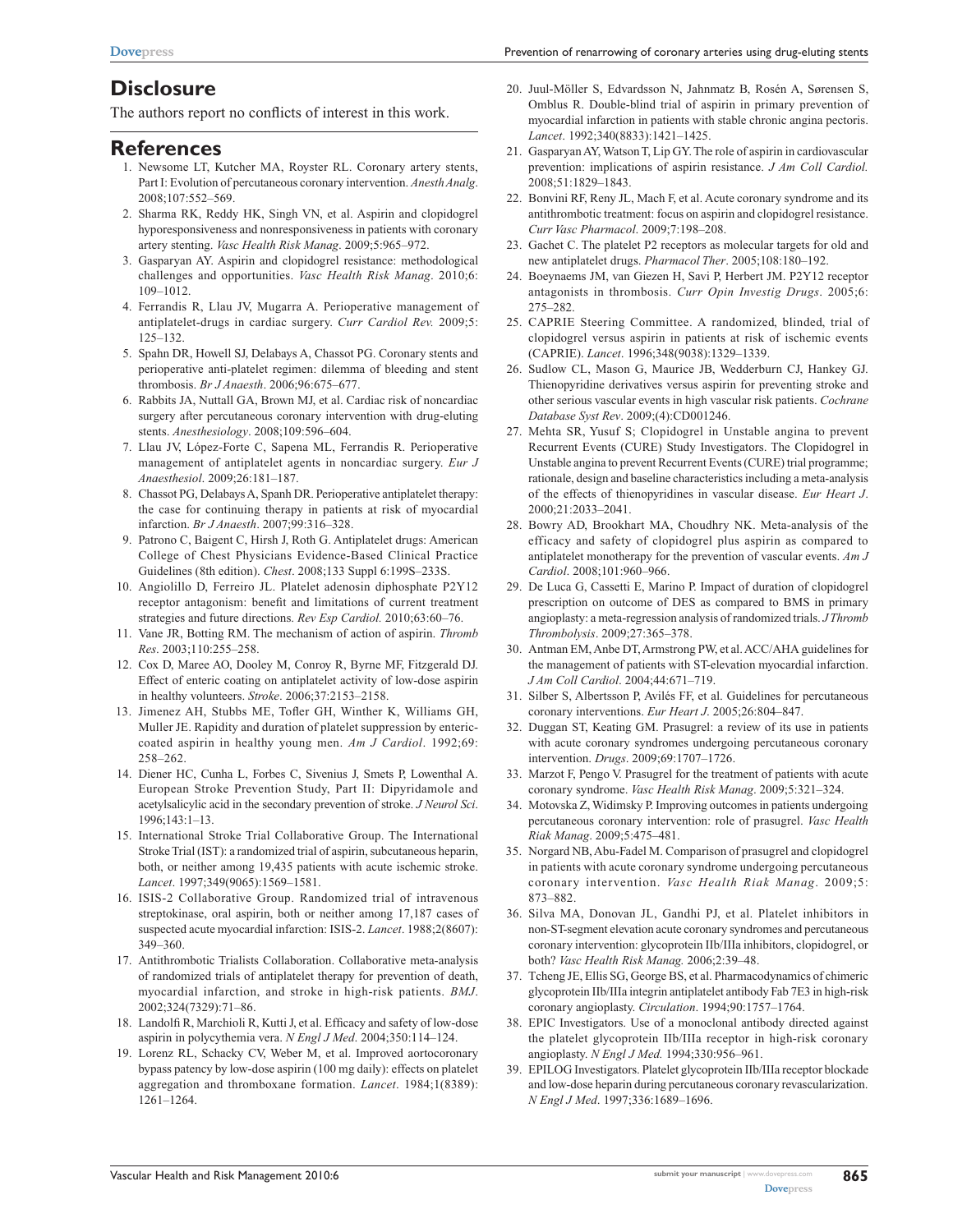- 40. EPISTENT Investigators. Randomized placebo-controlled and balloon-angioplasty-controlled trial to assess safety of coronary stenting with use of platelet glycoprotein-IIb/IIIa blockade. *Lancet.* 1998;352(9122):87–92.
- 41. Topol EJ, Lincoff AM, Kereiakes DJ, et al. Multi-year follow-up of abciximab therapy in three randomized, placebo-controlled trials of percutaneous coronary revascularization. *Am J Med.* 2002; 113:1–6.
- 42. Bishara AI, Hagmeyer KO. Acute profound thrombocytopenia following abciximab therapy. *Ann Pharmacother*. 2000;34:924–930.
- 43. Barrett JS, Murphy G, Peerlinck K, et al. Pharmacokinetics and pharmacodynamics of MK-383, a selective non-peptide platelet glycoprotein-IIb/IIIa receptor antagonist, in healthy men. *Clin Pharmacol Ther*. 1994;56:377–388.
- 44. Platelet Receptor Inhibition in Ischemic Syndrome Management (PRISM) Study Investigators. A comparison of aspirin plus tirofiban with aspirin plus heparin for unstable angina. *N Engl J Med*. 1998;338: 1498–1505.
- 45. RESTORE Investigators. Effects of platelet glycoprotein IIb/IIIa blockade with tirofiban on adverse cardiac events in patients with unstable angina or acute myocardial infarction undergoing coronary angioplasty. *Circulation*. 1997;96:1445–1453.
- 46. Harrington RA, Kleiman NS, Kottke-Marchant K, et al. Immediate and reversible platelet inhibition after intravenous administration of a peptide glycoprotein IIb/IIIa inhibitor during percutaneous intervention. *Am J Cardiol*. 1995;76:1222–1227.
- 47. Tcheng JE, Harrington RA, Kottke-Marchant K, et al. Multicenter, randomized, double-blind, placebo-controlled trial of the platelet integrin glycoprotein IIb/IIIa blocker integrelin in elective coronary intervention. *Circulation*. 1995;91:2151–2157.
- 48. PURSUIT Trial Investigators. Inhibition of platelet glycoprotein IIb/IIIa with eptifibatide in patients with acute coronary syndromes. *N Engl J Med*. 1998;339:436–443.
- 49. Michelson AD. Methods for the measurement of platelet function. *Am J Cardiol*. 2009;103 Suppl 3:20A–26A.
- 50. Christiaens L, Macchi L. Monitoring of the antiplatelet drugs effect in patients with coronary artery disease: what is the real clinical impact? *Curr Vasc Pharmacol.* 2007;5:293–301.
- 51. Gibbs NM. Point-of-care assessment of antiplatelet agents in the perioperative period: a review. *Anaesth Intensive Care*. 2009;37: 354–369.
- 52. Howard-Alpe GM, de Bono J, Hudsmith L, et al. Coronary artery stents and non-cardiac surgery. *Br J Anaesth.* 2007;98:560–574.
- 53. Craft RM, Chavez JJ, Snider CC, et al. Comparison of modified thrombelastograph and Plateletworks whole blood assays to optical platelet aggregation for monitoring reversal of clopidogrel inhibition in elective surgery patients. *J Lab Clin Med.* 2005;145:309–315.
- 54. Lennon MJ, Gibbs NM, Weigthman WM, et al. A comparison of Plateletworks™ and platelet aggregometry for the assessment of aspirin-related platelet dysfunction in cardiac surgical patients. *J Cardiothorac Vasc Anesth*. 2004;18:136–140.
- 55. Malinin A, Spergling M, Muhlestein B, et al. Assessing aspirin responsiveness in subjects with multiple risk factors for vascular disease with a rapid platelet function analyzer. *Blood Coagul Fibrinolysis*. 2004;15:295–301.
- 56. Roy P, Okabe T, Pinto Slottow TL, et al. Correlates of clinical restenosis following intracoronary implantation of drug-eluting stents. *Am J Cardiol*. 2007;100:965–969.
- 57. Stone GW, Moses JW, Ellis SG, et al. Safety and efficacy of sirolimusand paclitaxel-eluting coronary stents. *N Eng J Med*. 2007;356: 998–1008.
- 58. Doostzadeh J, Clark LN, Bezenek S, Pierson W, Sood PR, Sudhir K. Recent progress in percutaneous coronary intervention: evolution of the drug-eluting stents, focus on the XIENCE V drug-eluting stent. *Coron Artery Dis*. 2010;21:46–56.
- 59. Pinto Slottow TL, Waksman R. Drug-eluting stent safety. *Am J Cardiol*. 2007;100 Suppl 2:10M–17M.
- 60. Awata M, Kotani J, Uematsu M, et al. Serial angioscopic evidence of incomplete neointimal coverage after sirolimus-eluting stent implantation: comparison with bare-metal stents. *Circulation*. 2007; 116:910–916.
- 61. Spertus JA, Kettelkamp R, Vance C, et al. Prevalence, predictors, and outcomes of premature discontinuation of thienopyridine therapy after drug-eluting stent placement: results from the PREMIER registry. *Circulation*. 2006;113:2803–2809.
- 62. King SB, Smith SC, Hirshfeld JW, Jacobs AK, Morrison DA, Williams DO. 2007 Focused Update of the ACC/AHA/SCAI 2005 Guideline Update for Percutaneous Coronary Intervention: a report of the American College of Cardiology/American Heart Association Task Force on Practice Guidelines: 2007 Writing Group to Review New Evidence and Update the ACC/AHA/SCAI 2005 Guideline Update for Percutaneous Coronary Intervention, Writing on Behalf of the 2005 Writing Committee. *Circulation*. 2008;117:261–295.
- 63. Cohen M. Antiplatelet therapy in percutaneous coronary intervention: a critical review of the 2007 AH/ACC/SCAI guidelines and beyond. *Catheter Cardiovasc Interv*. 2009;74:579–597.
- 64. Cuisset T, Frere C, Quilici J, et al. Benefit of a 600-mg loading dose of clopidogrel on platelet reactivity and clinical outcomes in patients with non-ST-segment elevation acute coronary syndrome undergoing coronary stenting. *J Am Coll Cardiol*. 2006;48:1339–1345.
- 65. Yong G, Rankin J, Ferguson L, et al. Randomized trial comparing 600- with 300-mg loading dose of clopidogrel in patients with non-ST elevation acute coronary syndrome undergoing percutaneous coronary intervention: results of the Platelet Responsiveness to Aspirin and Clopidogrel and Troponin Increment after Coronary Intervention in Acute Coronary Lesions (PRACTICAL) Trial. *Am Heart J*. 2009;157:60.e1–60.e9.
- 66. Mehta SR, Yusuf S, Peters RJ, et al. Effects of pretreatment with clopidogrel and aspirin followed by long-term therapy in patients undergoing percutaneous coronary intervention: the PCI-CURE study. *Lancet*. 2001;358(9281):527–533.
- 67. Becker RC, Meade TW, Berger PB, et al. The primary and secondary prevention of coronary artery disease: American College of Chest Physicians Evidence-Based Clinical Practice Guidelines (8th Edition) *Chest*. 2008;133 Suppl 6:776S–814S.
- 68. Eisenstein EL, Anstrom KJ, Kong DF, et al. Clopidogrel use and longterm clinical outcomes after drug-eluting stent implantation. *JAMA*. 2007;297:159–168.
- 69. Jennings DL, Kalus JS. Addition of cilostazol to aspirin and a thienopyridine for prevention of restenosis after coronary artery stenting: a meta-analysis. *J Clin Pharmacol*. 2010;50(4):415–421.
- 70. Albaladejo P, Marret E, Piriou V, Samama CM. Perioperative management of antiplatelet agents in patients with coronary stents: recommendations of a French Task Force. *Br J Anaesth*. 2006;97:580–582.
- 71. Douketis JD, Berger PB, Dunn AS, et al. The perioperative management of antithrombotic therapy. *Chest*. 2008;133:299S–339S.
- 72. Lecompte T, Hardy JF. Antiplatelet agents and perioperative bleeding. *Can J Anesth*. 2006;53:S103–S112.
- 73. Burger W, Chemnitius JM, Kneissl GD, Rücker G. Low-dose aspirin for secondary cardiovascular prevention: cardiovascular risks after its perioperative withdrawal versus bleeding risks with its continuation – review and meta-analysis. *J Intern Med*. 2005;257:399–414.
- 74. Helfried M, Florian P, Münch A, et al. Premature discontinuation of antiplatelet drug therapy in cardiovascular risk patients: a preliminary study on the role of P2Y12 receptor monitoring. *Eur J Anaesthesiol*. 2010;27:138–145.
- 75. Samama CM, Bastien O, Forestier F, et al; the expert group. Antiplatelet agents in the perioperative period: expert recommendations of the French Society of Anesthesiology and Intensive Care (SFAR) 2001 – summary statement. *Can J Anesth*. 2002;49:S26–S35.
- 76. Sabaté S, Mayoral M, Vernetta D, Hernando D, Baxarias P. Intraoperative blood loss and transfusion requirements for radical laparoscopic vs radical retropubic prostatectomy. *Eur J Anaesthesiol*. 2008;25 Suppl 44:90.